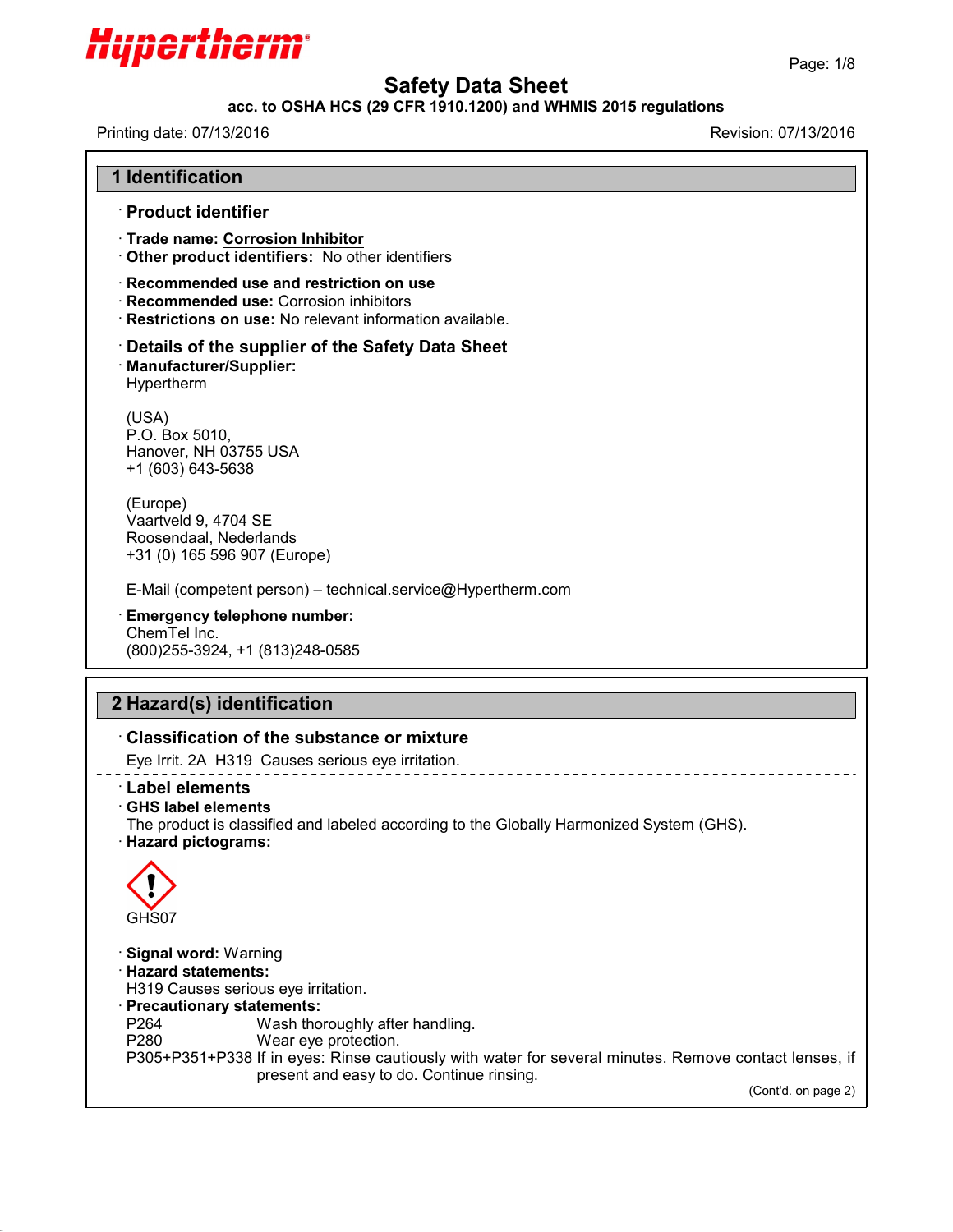# Hyperthern

# **Safety Data Sheet**

**acc. to OSHA HCS (29 CFR 1910.1200) and WHMIS 2015 regulations**

Printing date: 07/13/2016 Revision: 07/13/2016

**Trade name: Corrosion Inhibitor**

P337+P313 If eye irritation persists: Get medical advice/attention.

· **Other hazards** There are no other hazards nototherwise classified that have been identified.

# **3 Composition/information on ingredients**

# · **Chemical characterization: Mixtures**

· **Components:**

95-14-7 benzotriazole  $\Diamond$  Acute Tox. 4, H302; Eye Irrit. 2A, H319 5-10%

· **Additional information:** For the wording of the listed Hazard Statements refer to section 16.

# **4 First-aid measures**

# · **Description of first aid measures**

- · **After inhalation:** Supply fresh air; consult doctor in case of complaints.
- · **After skin contact:**

Rinse with warm water.

If skin irritation is experienced, consult a doctor.

· **After eye contact:**

Remove contact lenses if worn.

- Rinse opened eye for several minutes under running water. If symptoms persist, consult a doctor.
- · **After swallowing:**

Rinse out mouth and then drink plenty of water.

Do not induce vomiting; immediately call for medical help.

· **Most important symptoms and effects, both acute and delayed:**

Gastric or intestinal disorders when ingested.

Slight irritant effect on skin and mucous membranes.

Irritant to eyes.

May be harmful if swallowed.

· **Indication of any immediate medical attention and special treatment needed:** Treat symptomatically.

# **5 Fire-fighting measures**

- · **Extinguishing media**
- · **Suitable extinguishing agents:**

CO2, extinguishing powder or water spray. Fight larger fires with water spray.

- · **For safety reasons unsuitable extinguishing agents:** None.
- · **Special hazards arising from the substance or mixture** No relevant information available.
- · **Advice for firefighters**
- · **Protective equipment:**

Wear self-contained respiratory protective device.

Wear fully protective suit.

43.0

· **Additional information:** Use large quantities of foam as it is partially destroyed by the product.

(Cont'd. on page 3)

(Cont'd. of page 1)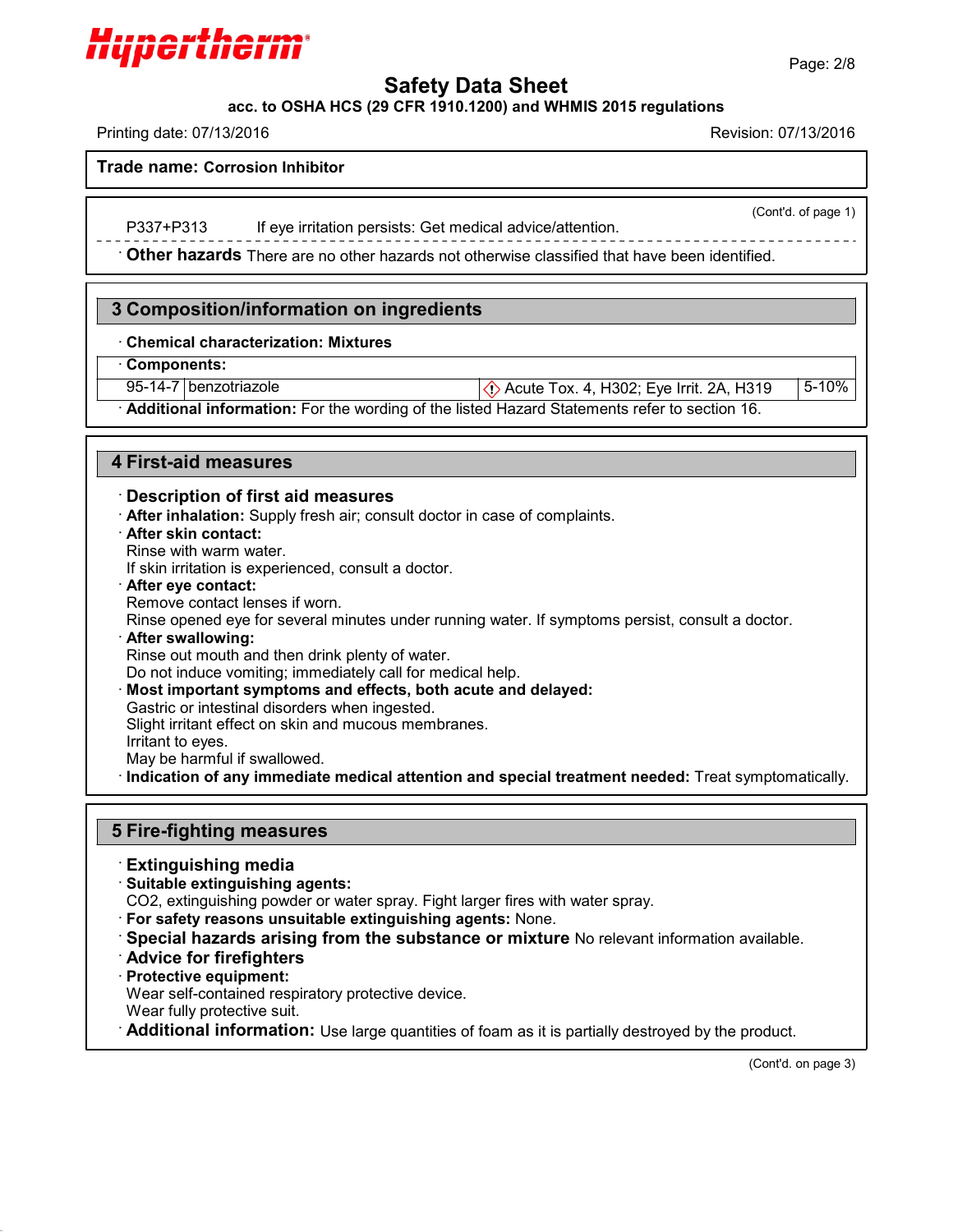

#### **acc. to OSHA HCS (29 CFR 1910.1200) and WHMIS 2015 regulations**

Printing date: 07/13/2016 Revision: 07/13/2016

Hyperthei

**Trade name: Corrosion Inhibitor**

(Cont'd. of page 2)

# **6 Accidental release measures**

# · **Personal precautions, protective equipment and emergency procedures:**

Ensure adequate ventilation.

Particular danger of slipping on leaked/spilled product.

Use personal protective equipment as required.

· **Environmental precautions:**

Avoid release to the environment.

Inform respective authorities in case of seepage into water course or sewage system.

#### · **Methods and material for containment and cleaning up:**

Absorb with liquid-binding material (sand, diatomite, acid binders, universal binders, sawdust). Send for recovery or disposal in suitable receptacles.

#### · **Reference to other sections:**

See Section 7 for information on safe handling.

See Section 8 for information on personal protection equipment.

See Section 13 for disposal information.

# **7 Handling and storage**

#### · **Handling**

· **Precautions for safe handling:**

Prevent formation of aerosols.

Avoid splashes or spray in enclosed areas.

Avoid contact with the eyes and skin.

· **Information about protection against explosions and fires:** No special measures required.

#### · **Conditions for safe storage, including any incompatibilities**

· **Storage**

43.0

· **Requirements to be met by storerooms and receptacles:** Store in a cool location.

- · **Information about storage in one common storage facility:** Store away from foodstuffs.
- · **Further information about storage conditions:** Keep containers tightly sealed.
- · **Specific end use(s):** No relevant information available.

# **8 Exposure controls/personal protection**

#### · **Control parameters**

· **Components with limit values that require monitoring at the workplace:**

The product does not contain any relevant quantities of materials with critical values that have to be monitored at the workplace.

#### · **Exposure controls**

· **Personal protective equipment:**

· **General protective and hygienic measures:**

The usual precautionary measures for handling chemicals should be followed.

Keep away from foodstuffs, beverages and feed.

Avoid contact with the eyes.

Avoid close or long term contact with the skin.

(Cont'd. on page 4)

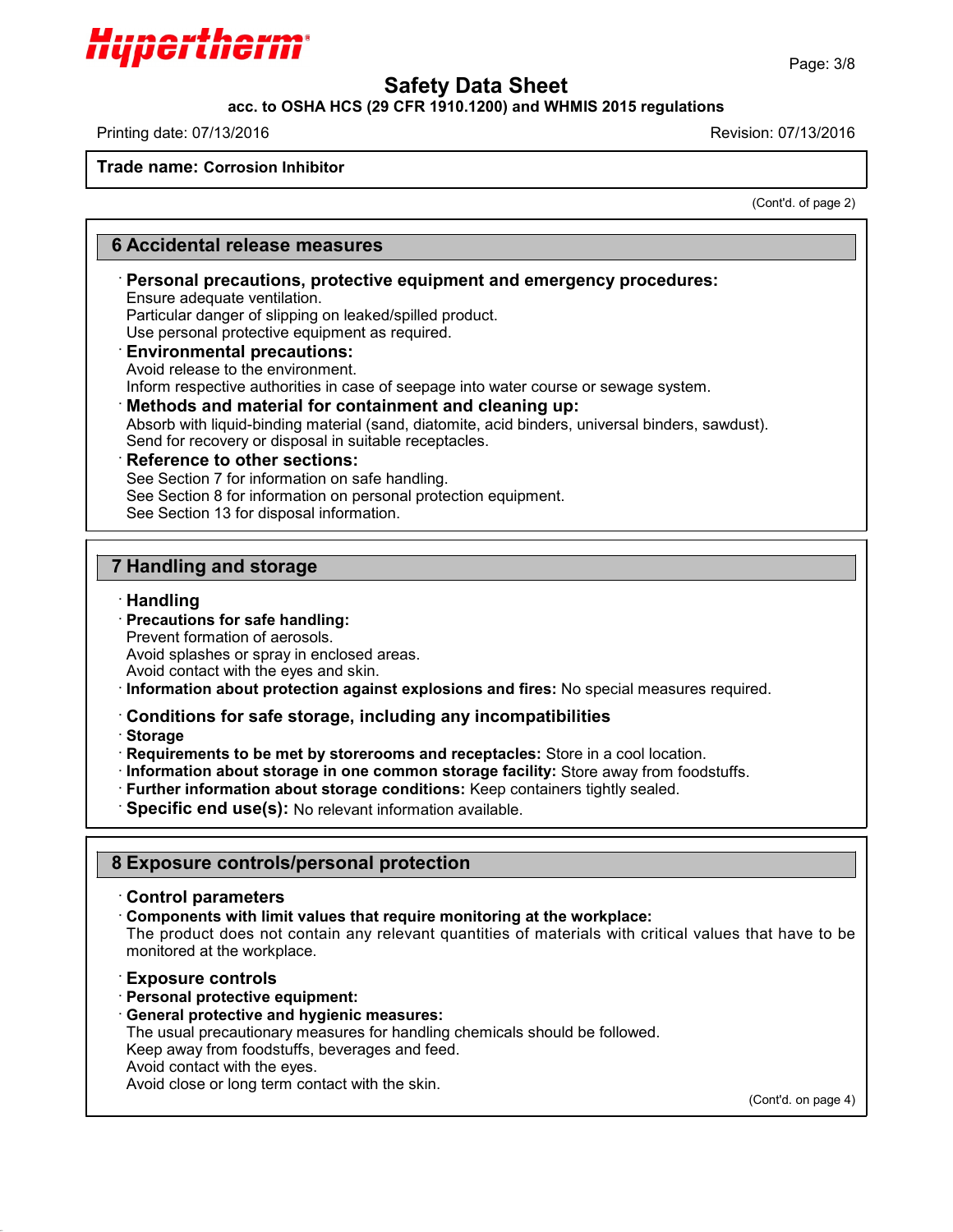

# **acc. to OSHA HCS (29 CFR 1910.1200) and WHMIS 2015 regulations**

Printing date: 07/13/2016 Revision: 07/13/2016

Hypertherm

**Trade name: Corrosion Inhibitor**

(Cont'd. of page 3)

· **Engineering controls:** No relevant information available.

#### · **Breathing equipment:**

Not required under normal conditions of use.

For spills, respiratory protection may be advisable.

· **Protection of hands:**

Gloves are advised for repeated or prolonged contact.

Wear protective gloves to handle contents of damaged or leaking units.

The glove material has to be impermeable and resistant to the product/ the substance/ the preparation.

· **Eye protection:**



43.0

Safety glasses

Follow relevant national guidelines concerning the use of protective eyewear.

· **Body protection:** Not required under normal conditions of use.

· **Limitation and supervision of exposure into the environment** No special requirements.

· **Risk management measures** No special requirements.

| 9 Physical and chemical properties                    |                                                             |  |  |
|-------------------------------------------------------|-------------------------------------------------------------|--|--|
| Information on basic physical and chemical properties |                                                             |  |  |
| Appearance:                                           |                                                             |  |  |
| Form:                                                 | Liquid                                                      |  |  |
| Color:                                                | Pink                                                        |  |  |
|                                                       | Light red                                                   |  |  |
| · Odor:<br>Odor threshold:                            | Slight.<br>Not determined.                                  |  |  |
|                                                       |                                                             |  |  |
| pH-value:                                             | $10.0 - 10.5$                                               |  |  |
| · Melting point/Melting range:                        | ~0 °C (~32 °F)                                              |  |  |
| <b>Boiling point/Boiling range:</b>                   | ~100 °C (~212 °F)                                           |  |  |
| · Flash point:                                        | >95 °C (>203 °F)                                            |  |  |
| · Flammability (solid, gaseous):                      | Not applicable.                                             |  |  |
| Auto-ignition temperature:                            | Not determined.                                             |  |  |
| · Decomposition temperature:                          | Not determined.                                             |  |  |
| Danger of explosion:                                  | Product does not present an explosion hazard.               |  |  |
| <b>Explosion limits</b>                               |                                                             |  |  |
| Lower:                                                | Not determined.                                             |  |  |
| Upper:                                                | Not determined.                                             |  |  |
| · Vapor pressure:                                     | Not determined.                                             |  |  |
| <b>Density:</b>                                       |                                                             |  |  |
| <b>Relative density:</b>                              | $1.0 \pm 0.1$ g/cm <sup>3</sup> (8.345 $\pm$ 0.835 lbs/gal) |  |  |
| Vapor density:                                        | Not determined.                                             |  |  |
|                                                       | (Cont'd. on page 5)                                         |  |  |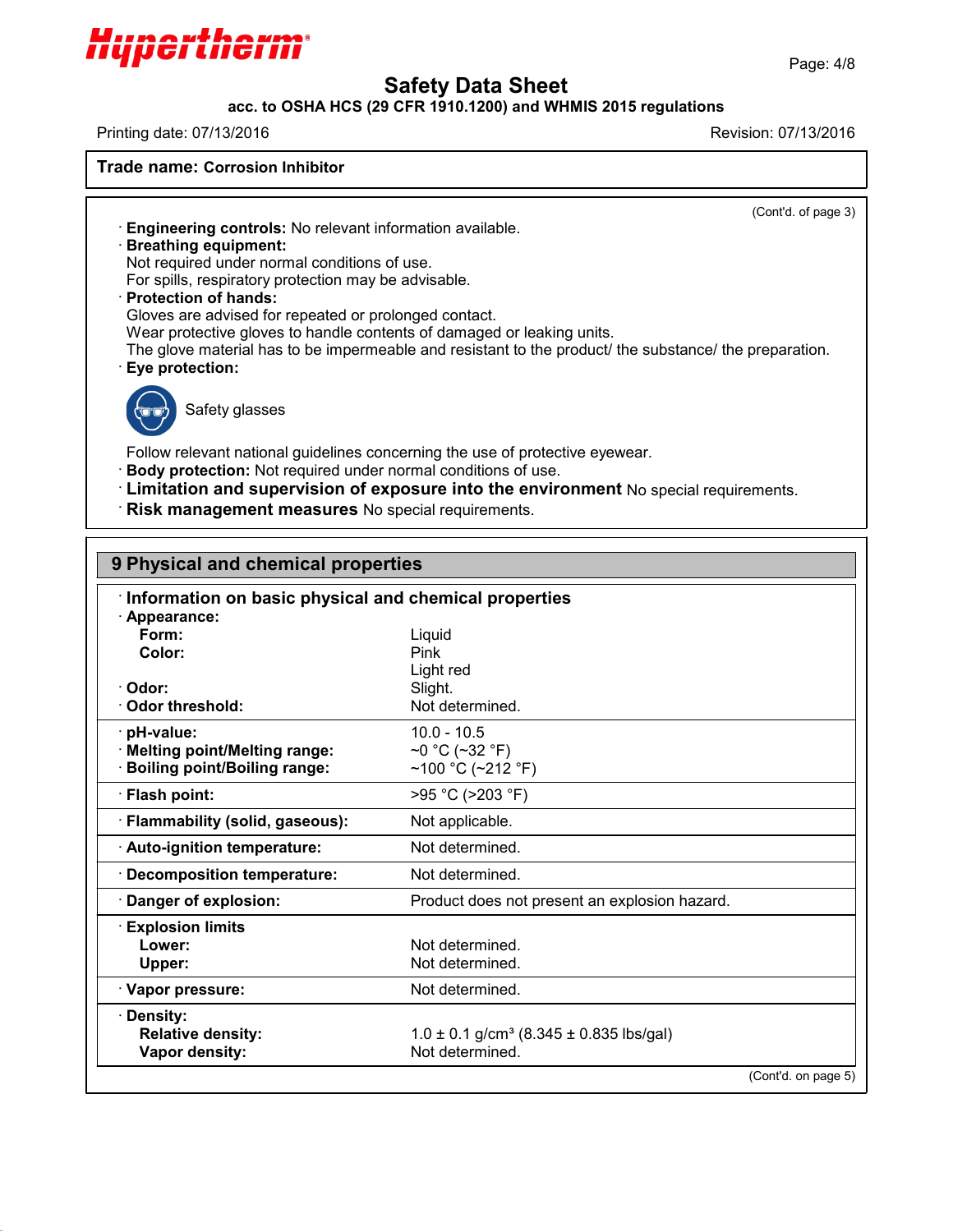

# **acc. to OSHA HCS (29 CFR 1910.1200) and WHMIS 2015 regulations**

Printing date: 07/13/2016 Revision: 07/13/2016

**Trade name: Corrosion Inhibitor**

|                                                            |                                    | (Cont'd. of page 4) |
|------------------------------------------------------------|------------------------------------|---------------------|
| <b>Evaporation rate:</b>                                   | Not determined.                    |                     |
| · Solubility in / Miscibility with                         |                                    |                     |
| Water:                                                     | Fully miscible.                    |                     |
| · Partition coefficient (n-octanol/water): Not determined. |                                    |                     |
| · Viscosity                                                |                                    |                     |
| Dynamic:                                                   | Not determined.                    |                     |
| Kinematic:                                                 | Not determined.                    |                     |
| Other information                                          | No relevant information available. |                     |

# **10 Stability and reactivity**

· **Reactivity:** No relevant information available.

- · **Chemical stability:**
- · **Thermal decomposition / conditions to be avoided:**

No decomposition if used and stored according to specifications.

· **Possibility of hazardous reactions:** No dangerous reactions known.

· **Conditions to avoid:** No relevant information available.

· **Incompatible materials:** No relevant information available.

· **Hazardous decomposition products:**

Carbon monoxide and carbon dioxide

Nitrogen oxides (NOx)

# **11 Toxicological information**

- · **Information on toxicological effects**
- · **Acute toxicity:**
- · **LD/LC50 values that are relevant for classification:** None.
- · **Primary irritant effect:**
- · **On the skin:** Based on available data, the classification criteria are not met.
- · **On the eye:** Irritating effect.
- · **Sensitization:** Based on available data, the classification criteria are not met.
- · **IARC (International Agency for Research on Cancer):**

None of the ingredients are listed.

· **NTP (National Toxicology Program):**

None of the ingredients are listed.

· **OSHA-Ca (Occupational Safety & Health Administration):**

None of the ingredients are listed.

# · **Probable route(s) of exposure:**

Ingestion.

- Inhalation.
- Eye contact.

Skin contact.

43.0

(Cont'd. on page 6)

Page: 5/8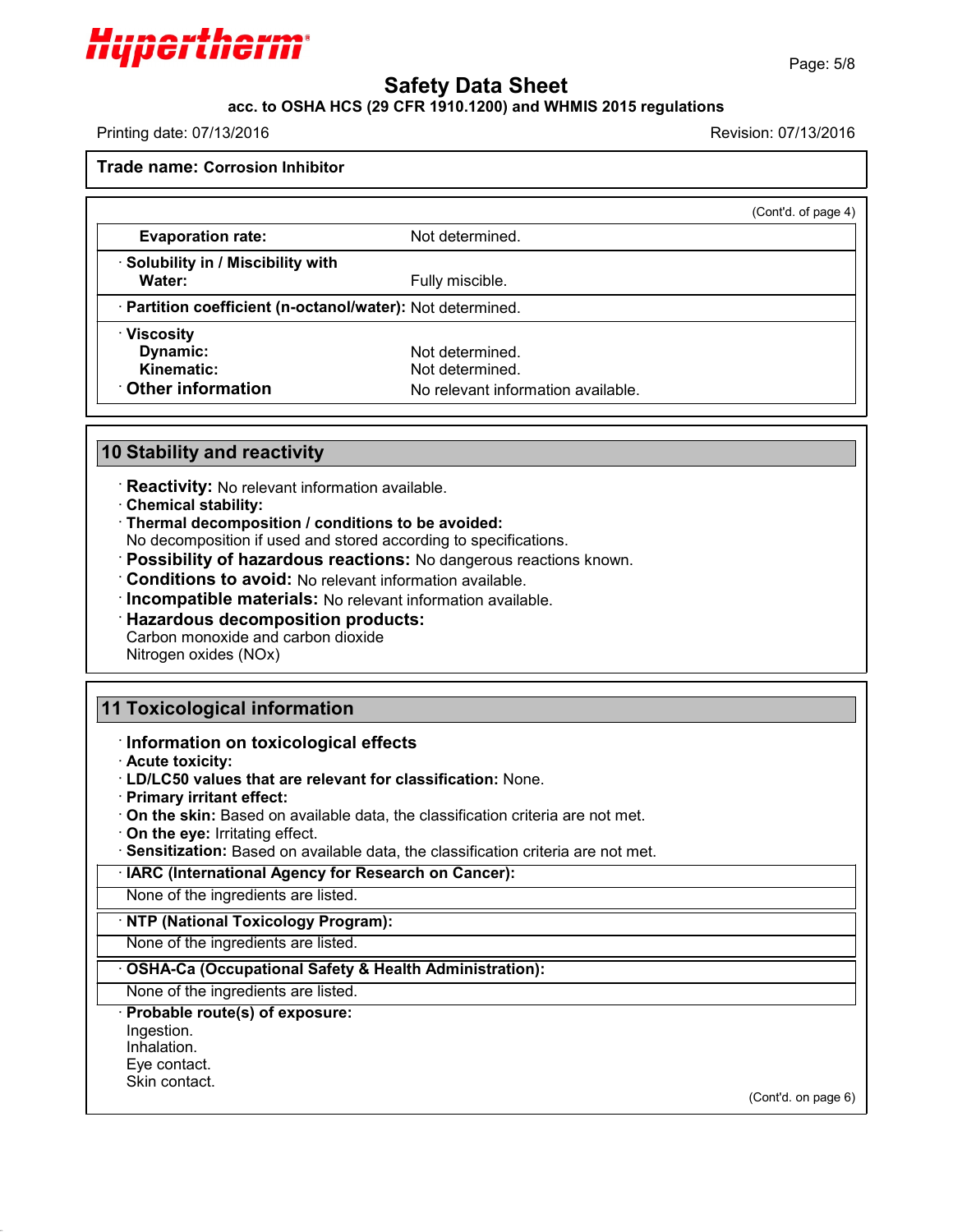

**acc. to OSHA HCS (29 CFR 1910.1200) and WHMIS 2015 regulations**

Printing date: 07/13/2016 Revision: 07/13/2016

**Trade name: Corrosion Inhibitor**

(Cont'd. of page 5)

- · **Acute effects (acute toxicity, irritation and corrosivity):** Irritating to eyes.
- · **Repeated dose toxicity:** No relevant information available.

· **CMR effects (carcinogenity, mutagenicity and toxicity for reproduction)**

· **Germ cell mutagenicity:** Based on available data, the classification criteria are not met.

- · **Carcinogenicity:** Based on available data, the classification criteria are not met.
- · **Reproductive toxicity:** Based on available data, the classification criteria are not met.
- · **STOT-single exposure:** Based on available data, the classification criteria are not met.
- · **STOT-repeated exposure:** Based on available data, the classification criteria are not met.

· **Aspiration hazard:** Based on available data, the classification criteria are not met.

# **12 Ecological information**

- · **Toxicity**
- · **Aquatic toxicity** Toxic to aquatic life with long lasting effects.
- · **Persistence and degradability** No relevant information available.
- · **Bioaccumulative potential:** No relevant information available.
- · **Mobility in soil:** No relevant information available.
- · **Ecotoxical effects:**
- · **Remark:** Harmful to fish
- · **Additional ecological information**
- · **General notes:** Avoid release to the environment.
- · **Results of PBT and vPvB assessment**
- · **PBT:** Not applicable.
- · **vPvB:** Not applicable.
- · **Other adverse effects:** No relevant information available.

# **13 Disposal considerations**

# · **Waste treatment methods**

· **Recommendation:**

The user of this material has the responsibility to dispose of unused material, residues and containers in compliance with all relevant local, state and federal laws and regulations regarding treatment, storage and disposal for hazardous and nonhazardous wastes.

# · **Uncleaned packagings**

- · **Recommendation:** Disposal must be made according to official regulations.
- · **Recommended cleansing agent:** Water, if necessary with cleansing agents.

# **14 Transport information**

· **UN-Number DOT, ADR, IMDG, IATA** Not regulated.

43.0

(Cont'd. on page 7)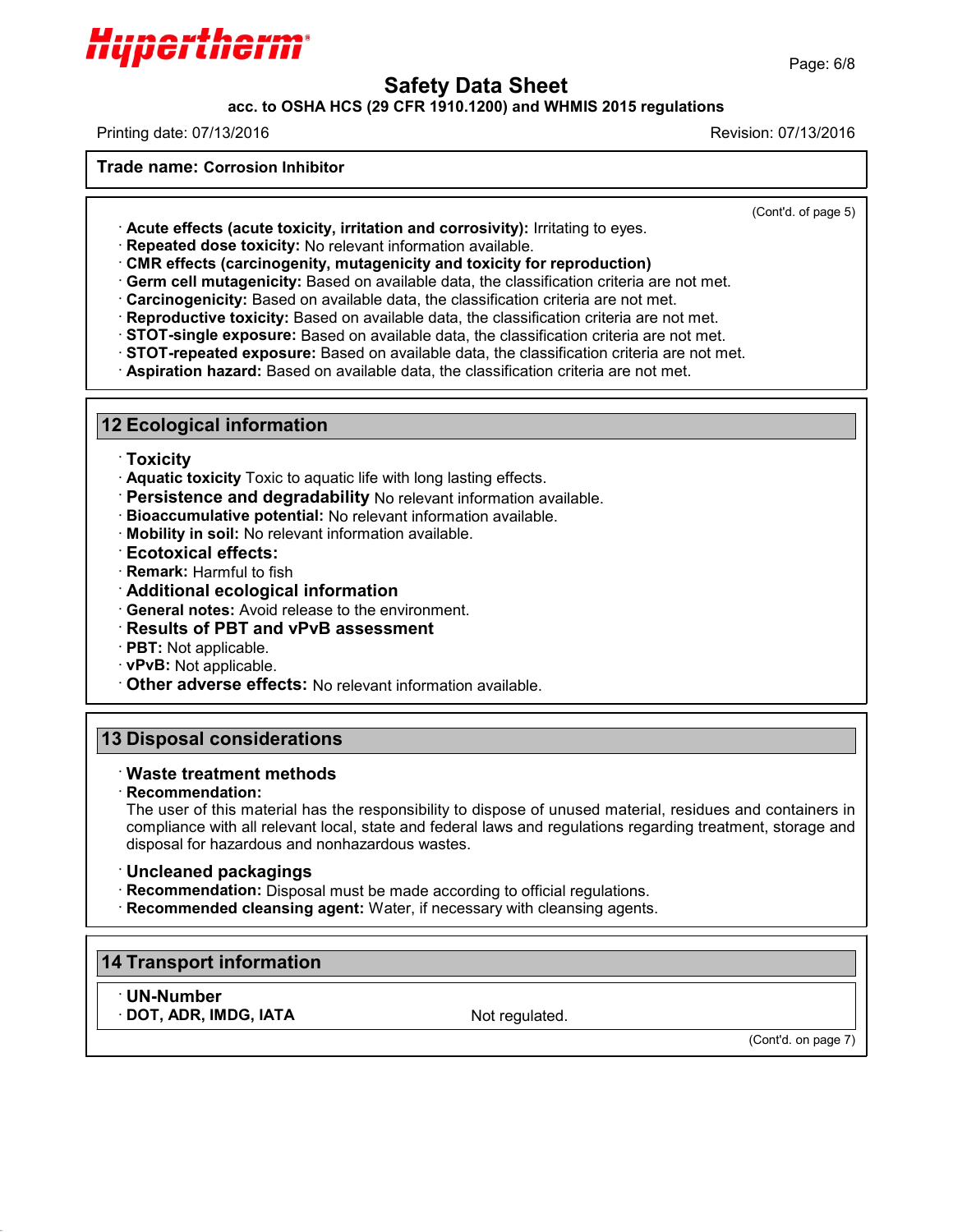

#### **acc. to OSHA HCS (29 CFR 1910.1200) and WHMIS 2015 regulations**

Printing date: 07/13/2016 Revision: 07/13/2016

**Trade name: Corrosion Inhibitor**

|                                                                                   |                 | (Cont'd. of page 6) |
|-----------------------------------------------------------------------------------|-----------------|---------------------|
| $\cdot$ UN proper shipping name<br>· DOT, ADR, IMDG, IATA                         | Not regulated.  |                     |
| Transport hazard class(es)                                                        |                 |                     |
| · DOT, ADR, IMDG, IATA<br>· Class                                                 | Not regulated.  |                     |
| · Packing group<br>· DOT, ADR, IMDG, IATA                                         | Not regulated.  |                     |
| <b>Environmental hazards</b><br>· Marine pollutant:                               | No.             |                     |
| <b>Special precautions for user</b>                                               | Not applicable. |                     |
| Transport in bulk according to Annex II of<br><b>MARPOL73/78 and the IBC Code</b> | Not applicable. |                     |

# **15 Regulatory information**

· **Safety, health and environmental regulations/legislation specific for the substance or mixture**

· **United States (USA)**

· **SARA**

43.0

· **Section 302 (extremely hazardous substances):**

None of the ingredients are listed.

· **Section 355 (extremely hazardous substances):**

None of the ingredients are listed.

· **Section 313 (Specific toxic chemical listings):**

None of the ingredients are listed.

· **TSCA (Toxic Substances Control Act)**

All ingredients are listed.

· **Proposition 65 (California)**

· **Chemicals known to cause cancer:**

None of the ingredients are listed.

· **Chemicals known to cause reproductive toxicity for females:**

None of the ingredients are listed.

· **Chemicals known to cause reproductive toxicity for males:**

None of the ingredients are listed.

· **Chemicals known to cause developmental toxicity:**

None of the ingredients are listed.

(Cont'd. on page 8)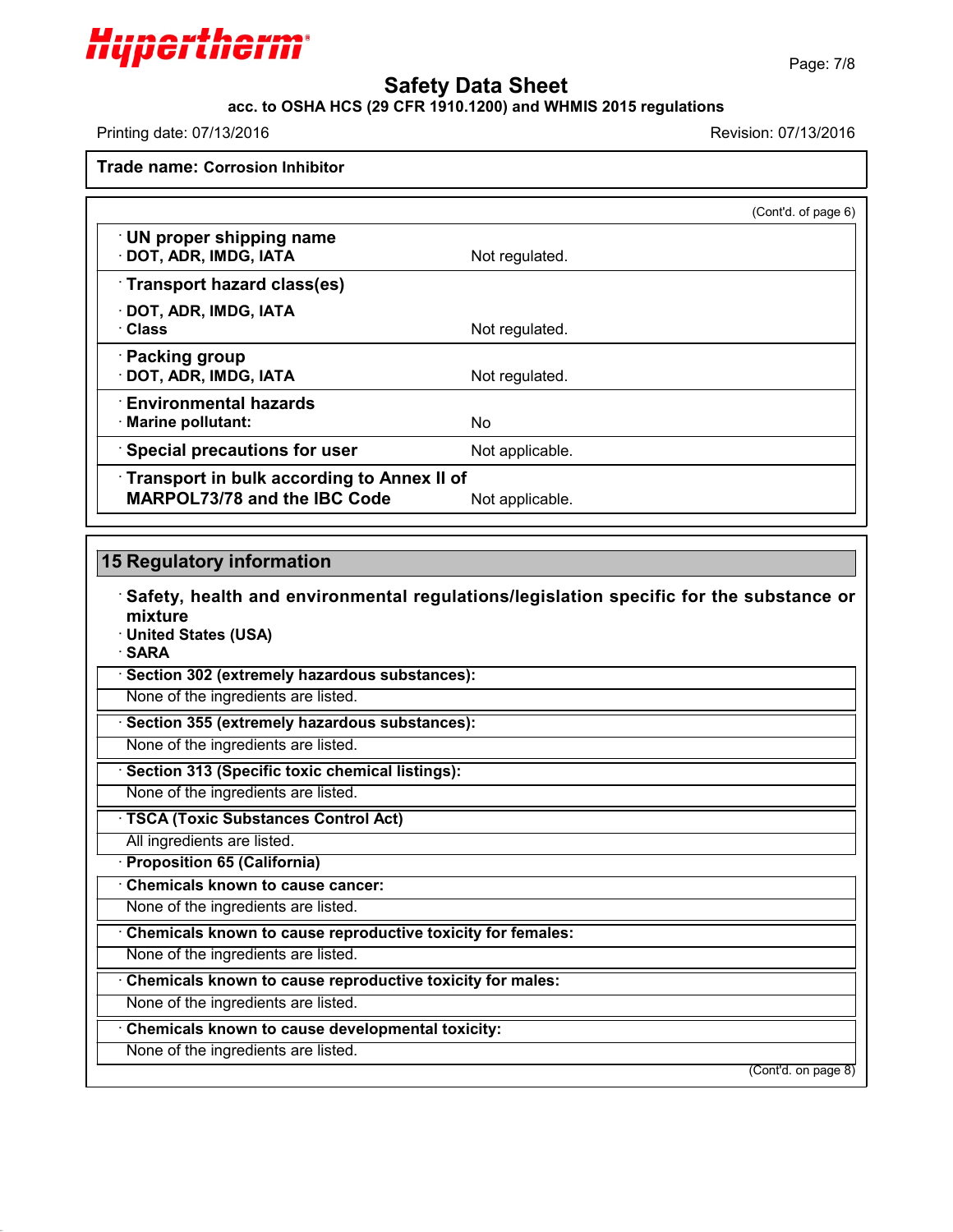

#### **acc. to OSHA HCS (29 CFR 1910.1200) and WHMIS 2015 regulations**

Printing date: 07/13/2016 Revision: 07/13/2016

Hyperthern

**Trade name: Corrosion Inhibitor**

(Cont'd. of page 7)

· **Carcinogenic categories**

· **EPA (Environmental Protection Agency):**

None of the ingredients are listed.

· **IARC (International Agency for Research on Cancer):**

None of the ingredients are listed.

· **NIOSH-Ca (National Institute for Occupational Safety and Health):**

None of the ingredients are listed.

· **Canadian Domestic Substances List (DSL):**

All ingredients are listed.

· **Chemical safety assessment:** A Chemical Safety Assessment has notbeen carried out.

# **16 Other information**

This information is based on our present knowledge. However, this shall not constitute a guarantee for any specific product features and shall not establish a legally valid contractual relationship.

· **Date of preparation / last revision** 07/13/2016 / -

#### · **Abbreviations and acronyms:**

ADR: European Agreement concerning the International Carriage of Dangerous Goods by Road IMDG: International Maritime Code for Dangerous Goods DOT: US Department of Transportation IATA: International Air Transport Association CAS: Chemical Abstracts Service (division of the American Chemical Society) LC50: Lethal concentration, 50 percent LD50: Lethal dose, 50 percent PBT: Persistent, Bioaccumulative and Toxic vPvB: very Persistent and very Bioaccumulative NIOSH: National Institute for Occupational Safety OSHA: Occupational Safety & Health LDLo: Lowest Lethal Dose Observed Acute Tox. 4: Acute toxicity – Category 4 Eye Irrit.2A: Serious eye damage/eye irritation – Category 2A · **Sources** Website, European Chemicals Agency (echa.europa.eu) Website, US EPA Substance Registry Services (ofmpub.epa.gov/sor internet/registry/substreg/home/ overview/home.do) Website, Chemical Abstracts Registry, American Chemical Society (www.cas.org) Patty's Industrial Hygiene, 6th ed., Rose, Vernon, ed. ISBN: ISBN: 978-0-470-07488-6 Casarett and Doull's Toxicology: The Basic Science of Poisons, 8th Ed., Klaasen, Curtis D.,ed., ISBN: 978-0-07-176923-5. Safety Data Sheets, Individual Manufacturers SDS Prepared by: ChemTel Inc. 1305 North Florida Avenue Tampa, Florida USA 33602-2902

Toll Free North America 1-888-255-3924 Intl. +01 813-248-0573

Website: www.chemtelinc.com

43.0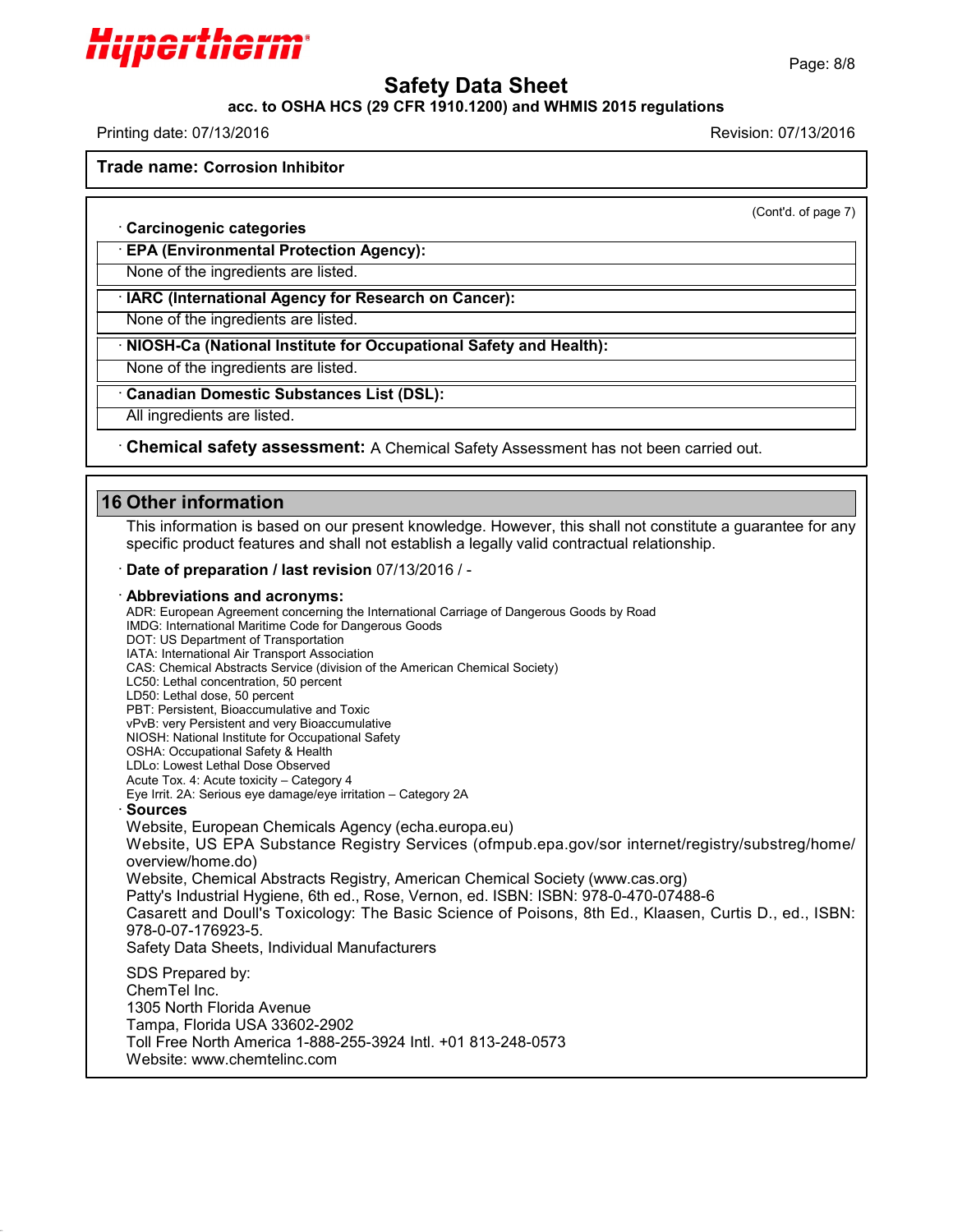

**according to 1907/2006/EC**

Printing date: 13.07.2016 Revision: 13.07.2016

# **SECTION 1: Identification of the substance/mixture and of the company/ undertaking**

# · **1.1 Product identifier**

· **Trade name: Corrosion Inhibitor**

· **Other product identifiers:** No other identifiers

# **1.2 Relevant identified uses of the substance or mixture and uses advised against** ·

· **Application of the substance / the mixture:** Coolant/ Cutting solution

· **Uses advised against:** No further relevant information available.

# · **1.3 Details of the supplier of the Safety Data Sheet** · **Manufacturer/Supplier:**

Hypertherm

(USA) P.O. Box 5010, Hanover, NH 03755 USA +1 (603) 643-5638

(Europe) Vaartveld 9, 4704 SE Roosendaal, Nederlands +31 (0) 165 596 907 (Europe)

E-Mail (competent person) – technical.service@Hypertherm.com

#### · **1.4 Emergency telephone number:** ChemTel Inc. (800)255-3924, +1 (813)248-0585

# **SECTION 2: Hazards identification**

· **2.1 Classification of the substance or mixture** · **Classification according to Regulation (EC) No 1272/2008** Eye Irrit. 2 H319 Causes serious eye irritation. Aquatic Chronic 3 H412 Harmful to aquatic life with long lasting effects. · **2.2 Label elements** · **Labelling according to Regulation (EC) No 1272/2008** The product is classified and labelled according to the CLP regulation. · **Hazard pictograms** GHS07 · **Signal word** Warning

· **Hazard-determining components of labelling:** None. benzotriazole

43.0

(Cont'd. on page 2)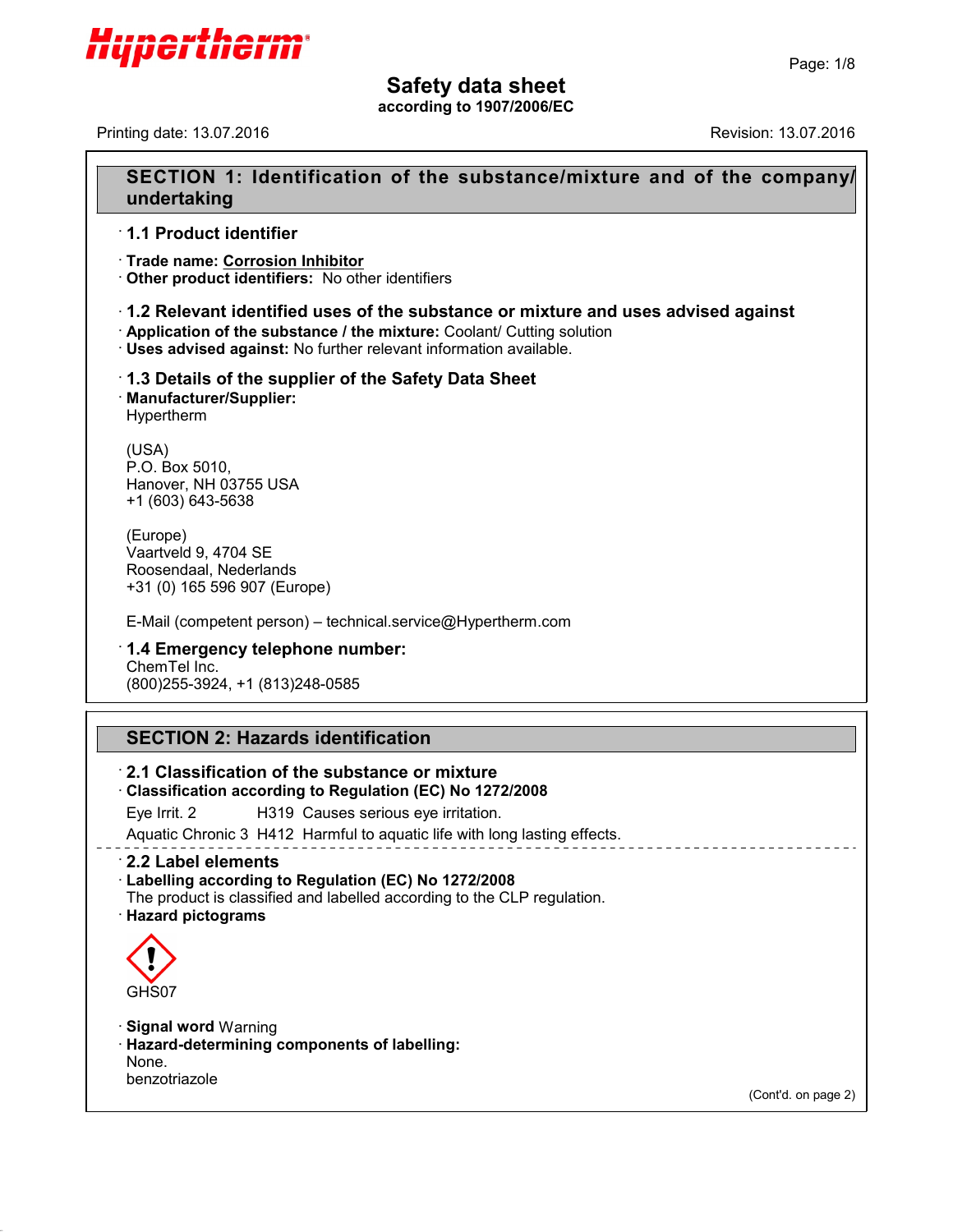**according to 1907/2006/EC**

Printing date: 13.07.2016 Revision: 13.07.2016

Hyperthern

#### **Trade name: Corrosion Inhibitor**

(Cont'd. from page 1)

· **Hazard statements** H319 Causes serious eye irritation. H412 Harmful to aquatic life with long lasting effects. · **Precautionary statements** P264 Wash thoroughly after handling.<br>P280 Wear eve protection. P280 Wear eye protection.<br>P273 Avoid release to the e Avoid release to the environment. P305+P351+P338 IF IN EYES: Rinse cautiously with water for several minutes. Remove contact lenses, if present and easy to do. Continue rinsing. P337+P313 If eye irritation persists: Get medical advice/attention. Dispose of contents/container in accordance with local/regional/national/international regulations. · **Additional information:** Safety data sheet available on request. · **2.3 Other hazards** There are no other hazards not otherwise classified that have been identified. · **Results of PBT and vPvB assessment** · **PBT:** Not applicable.

· **vPvB:** Not applicable.

# **SECTION 3: Composition/information on ingredients**

#### · **3.2 Mixtures**

| <b>⋅Components:</b>                                                                          |                                                                       |        |
|----------------------------------------------------------------------------------------------|-----------------------------------------------------------------------|--------|
| CAS: 57-55-6                                                                                 | Propylene Glycol                                                      | 25-50% |
|                                                                                              | EINECS: 200-338-0 substance with a Community workplace exposure limit |        |
| CAS: 95-14-7                                                                                 | l benzotriazole                                                       | $~1\%$ |
|                                                                                              | EINECS: 202-394-1 4 Aquatic Chronic 2, H411                           |        |
| Additional information: For the wording of the listed Hazard Statements refer to section 16. |                                                                       |        |

# **SECTION 4: First aid measures**

#### · **4.1 Description of first aid measures**

· **After inhalation:** Supply fresh air; consult doctor in case of complaints.

#### · **After skin contact:**

Rinse with warm water.

If skin irritation is experienced, consult a doctor.

· **After eye contact:**

Remove contact lenses if worn.

Rinse opened eye for several minutes under running water. If symptoms persist, consult a doctor.

· **After swallowing:**

43.0

Rinse out mouth and then drink plenty of water.

Do not induce vomiting; call for medical help immediately.

· **4.2 Most important symptoms and effects, both acute and delayed**

Gastric or intestinal disorders when ingested.

Slight irritant effect on skin and mucous membranes.

(Cont'd. on page 3)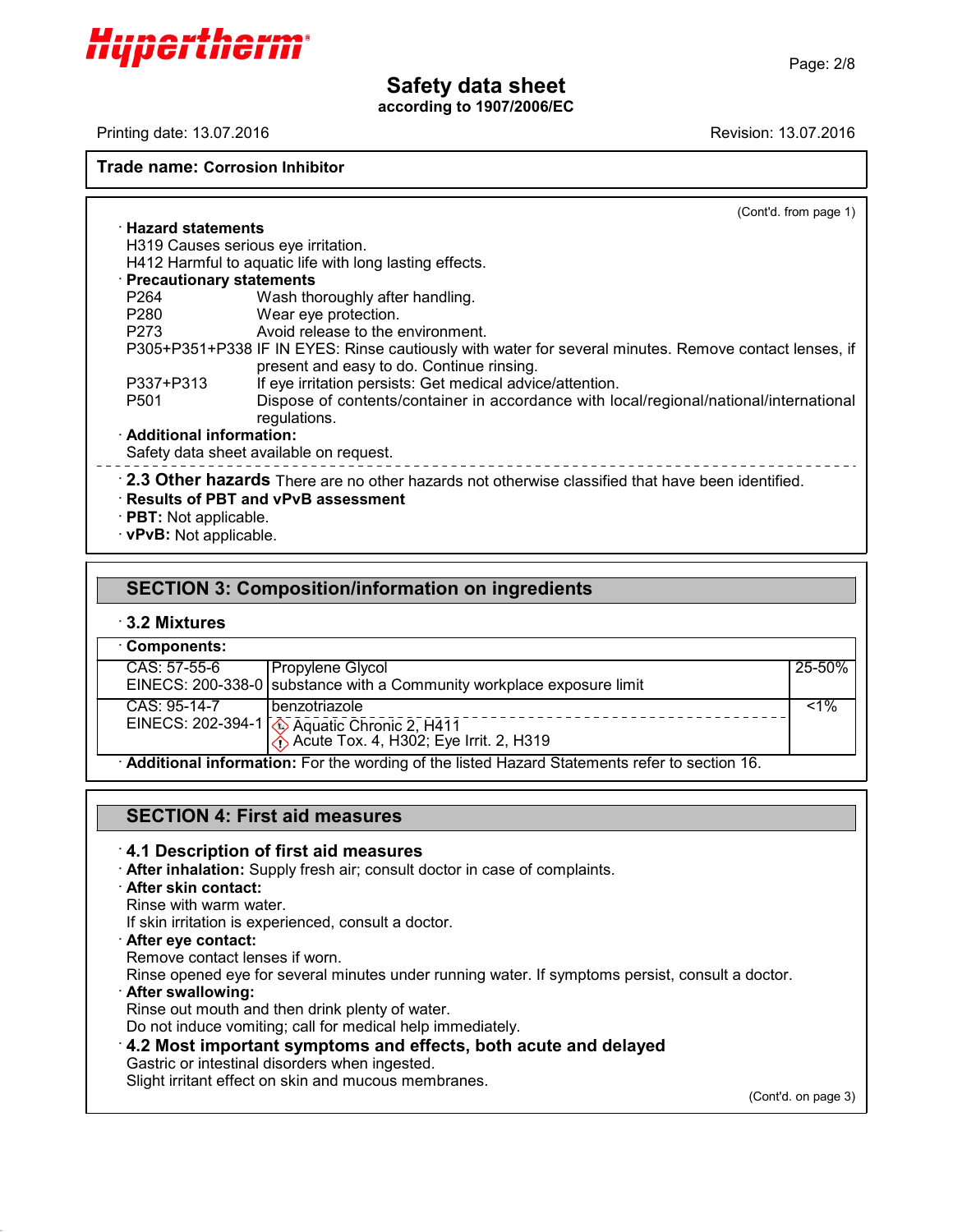**according to 1907/2006/EC**

Printing date: 13.07.2016 Revision: 13.07.2016

Hypertheri

**Trade name: Corrosion Inhibitor**

(Cont'd. from page 2)

Irritant to eyes. May be harmful if swallowed.

· **4.3 Indication of any immediate medical attention and special treatment needed** Treat symptomatically.

**SECTION 5: Firefighting measures**

· **5.1 Extinguishing media**

· **Suitable extinguishing agents:** CO2, powder or water spray. Fight larger fires with water spray.

- · **For safety reasons unsuitable extinguishing agents:** None.
- · **5.2 Special hazards arising from the substance ormixture**

No further relevant information available.

· **5.3 Advice for firefighters**

· **Protective equipment:**

Wear self-contained respiratory protective device.

Wear fully protective suit.

· **Additional information:** Use large quantities of foam as it is partially destroyed by the product.

# **SECTION 6: Accidental release measures**

#### · **6.1 Personal precautions, protective equipment and emergency procedures** Ensure adequate ventilation

Particular danger of slipping on leaked/spilled product.

Use personal protective equipment as required.

· **6.2 Environmental precautions**

Avoid release to the environment.

Inform respective authorities in case of seepage into water course or sewage system.

· **6.3 Methods and material for containment and cleaning up**

Absorb with liquid-binding material (sand, diatomite, acid binders, universal binders, sawdust).

Send for recovery or disposal in suitable receptacles.

· **6.4 Reference to other sections**

See Section 7 for information on safe handling.

See Section 8 for information on personal protection equipment.

See Section 13 for disposal information.

# **SECTION 7: Handling and storage**

# · **7.1 Precautions for safe handling**

Prevent formation of aerosols.

Avoid splashes or spray in enclosed areas.

Avoid contact with the eyes and skin.

· **Information about fire - and explosion protection:** No special measures required.

# · **7.2 Conditions for safe storage, including any incompatibilities**

· **Storage:**

43.0

· **Requirements to be met by storerooms and receptacles:** Store in a cool location.

(Cont'd. on page 4)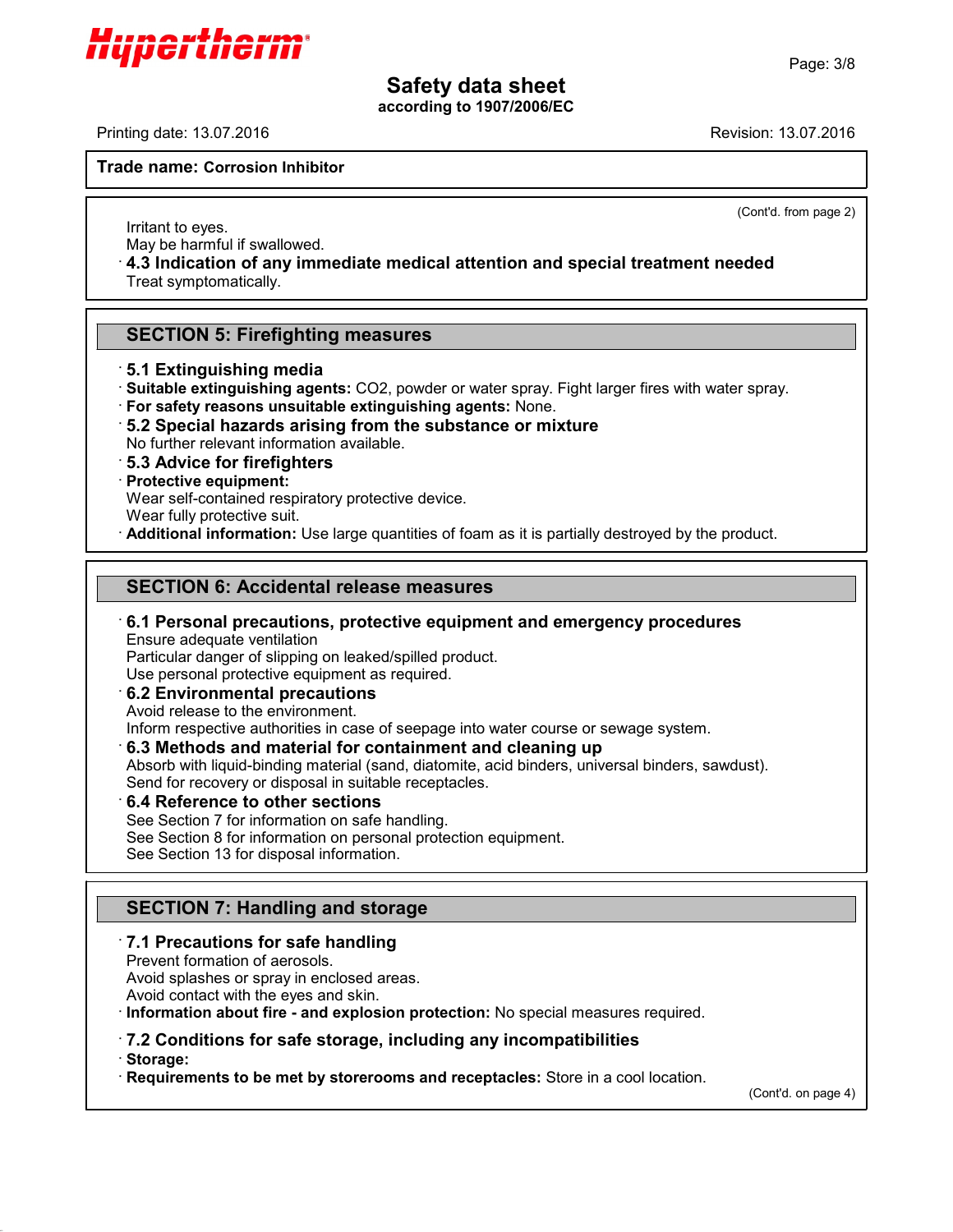**according to 1907/2006/EC**

Printing date: 13.07.2016 Revision: 13.07.2016

Hyperthen

**Trade name: Corrosion Inhibitor**

(Cont'd. from page 3)

- · **Information about storage in one common storage facility:** Store away from foodstuffs. · **Further information about storage conditions:** Keep container tightly sealed.
- · **7.3 Specific end use(s)** No further relevant information available.

# **SECTION 8: Exposure controls/personal protection**

# · **8.1 Control parameters**

· **Ingredients with limit values that require monitoring at the workplace:**

# **57-55-6 Propylene Glycol**

WEL (Great Britain) Long-term value: 474\* 10\*\* mg/m<sup>3</sup>, 150\* ppm \*total vapour and particulates \*\*particulates

· **DNELs:** No further relevant information available.

· **PNECs:** No further relevant information available.

# · **8.2 Exposure controls**

#### · **Personal protective equipment:**

#### · **General protective and hygienic measures:**

The usual precautionary measures are to be adhered to when handling chemicals.

Keep away from foodstuffs, beverages and feed.

Avoid contact with the eyes.

Avoid close or long term contact with the skin.

#### · **Respiratory protection:**

Not required under normal conditions of use.

For spills, respiratory protection may be advisable.

#### · **Protection of hands:**

Gloves are advised for repeated or prolonged contact.

Wear protective gloves to handle contents of damaged or leaking units.

The glove material has to be impermeable and resistant to the product/ the substance/ the preparation. · **Eye protection:**



Safety glasses

Follow relevant national guidelines concerning the use of protective eyewear.

- · **Body protection:** Not required under normal conditions of use.
- · **Limitation and supervision of exposure into the environment:** No special requirements.

· **Risk management measures:** No special requirements.

# **SECTION 9: Physical and chemical properties**

# · **9.1 Information on basic physical and chemical properties**

· **Appearance**

43.0

**Colour:** Pink

**Form:** Liquid Light red

(Cont'd. on page 5)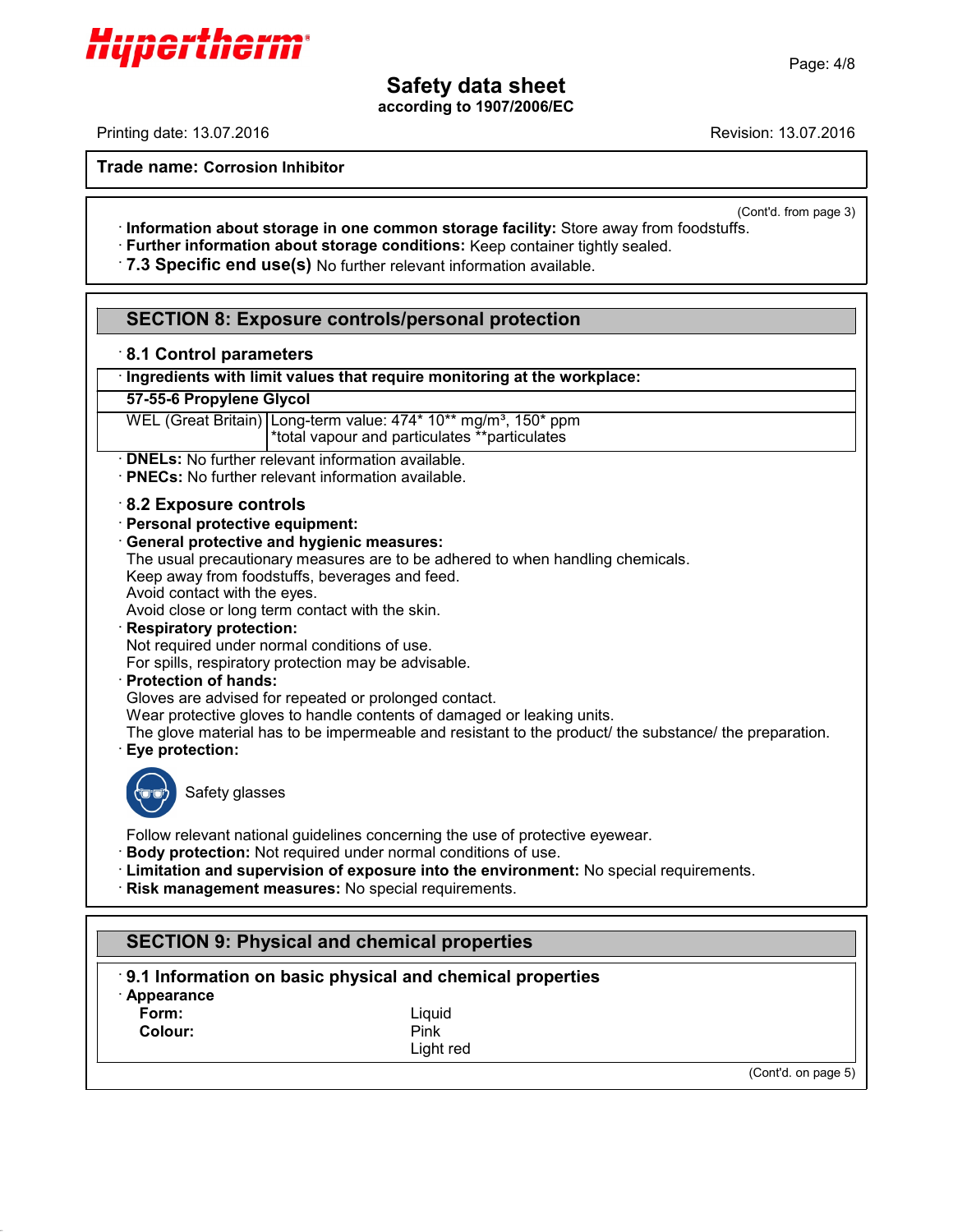

**according to 1907/2006/EC**

Printing date: 13.07.2016 **Revision: 13.07.2016** Revision: 13.07.2016

# **Trade name: Corrosion Inhibitor**

|                                                            | (Cont'd. from page 4)                         |
|------------------------------------------------------------|-----------------------------------------------|
| Odour:                                                     | Slight.                                       |
| <b>Odour threshold:</b>                                    | Not determined.                               |
| pH-value:                                                  | $10,0 - 10,5$                                 |
| · Melting point/Melting range:                             | $\sim$ 0 °C                                   |
| <b>Boiling point/Boiling range:</b>                        | $~100~^{\circ}$ C                             |
| · Flash point:                                             | >95 °C                                        |
| · Flammability (solid, gaseous):                           | Not applicable.                               |
| · Auto/Self-ignition temperature:                          | Not determined.                               |
| <b>Decomposition temperature:</b>                          | Not determined.                               |
| Danger of explosion:                                       | Product does not present an explosion hazard. |
| <b>Explosion limits</b>                                    |                                               |
| Lower:                                                     | Not determined.                               |
| Upper:                                                     | Not determined.                               |
| · Vapour pressure:                                         | Not determined.                               |
| · Density:                                                 |                                               |
| <b>Relative density:</b>                                   | $1,0 \pm 0,1$ g/cm <sup>3</sup>               |
| Vapour density:                                            | Not determined.                               |
| <b>Evaporation rate:</b>                                   | Not determined.                               |
| · Solubility in / Miscibility with                         |                                               |
| water:                                                     | Fully miscible.                               |
| · Partition coefficient (n-octanol/water): Not determined. |                                               |
| $\cdot$ Viscosity                                          |                                               |
| Dynamic:                                                   | Not determined.                               |
| Kinematic:                                                 | Not determined.                               |
| $\cdot$ 9.2 Other information                              | No further relevant information available.    |

# **SECTION 10: Stability and reactivity**

· **10.1 Reactivity** No further relevant information available.

#### · **10.2 Chemical stability**

· **Thermal decomposition / conditions to be avoided:**

- No decomposition if used and stored according to specifications.
- · **10.3 Possibility of hazardous reactions** No dangerous reactions known.
- · **10.4 Conditions to avoid** No further relevant information available.
- · **10.5 Incompatible materials** No further relevant information available.
- · **10.6 Hazardous decomposition products**

Carbon monoxide and carbon dioxide

Nitrogen oxides (NOx)

43.0

(Cont'd. on page 6)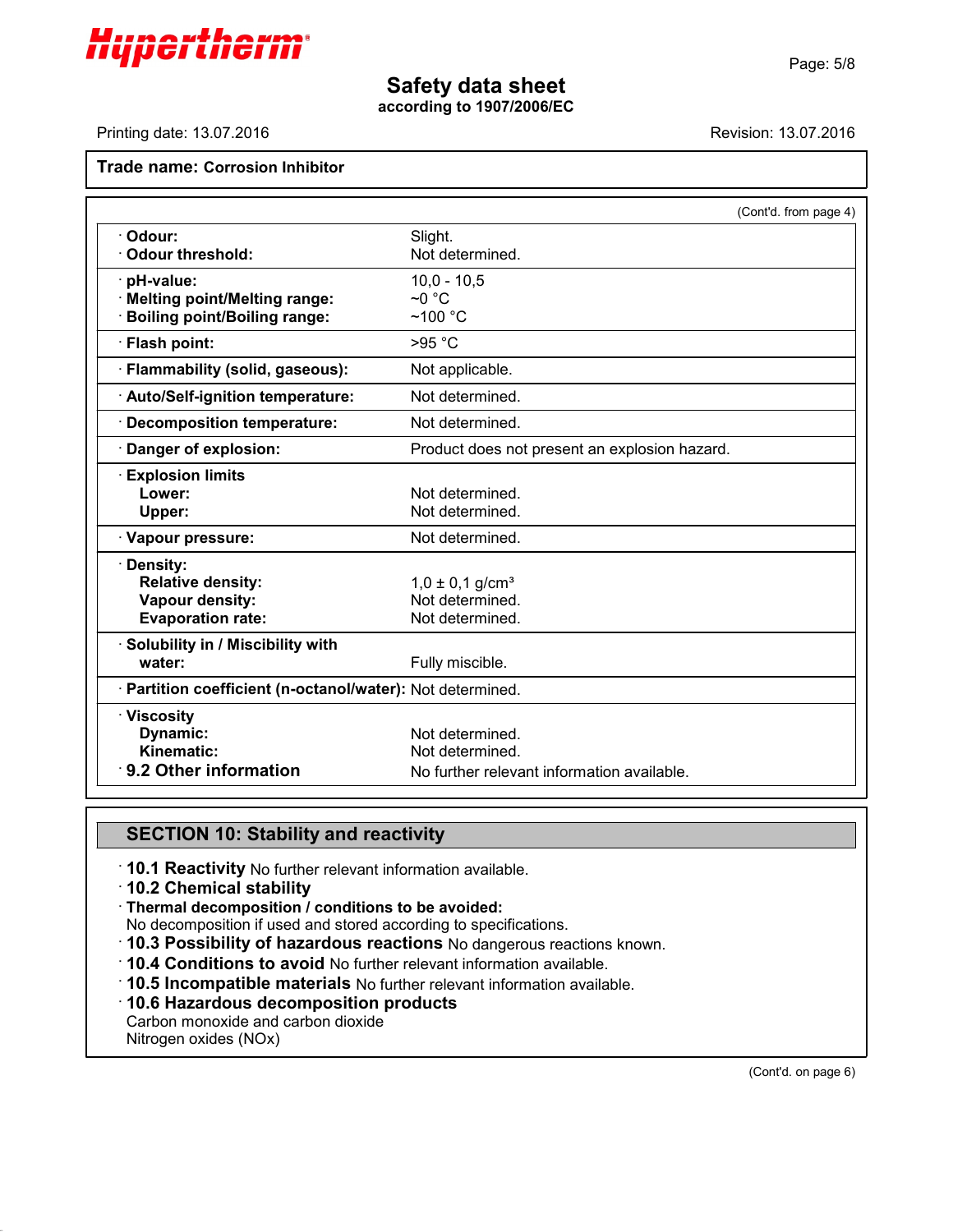**according to 1907/2006/EC**

Printing date: 13.07.2016 Revision: 13.07.2016

**Trade name: Corrosion Inhibitor**

(Cont'd. from page 5)

# **SECTION 11: Toxicological information**

# · **11.1 Information on toxicological effects**

- · **Acute toxicity:** Based on available data, the classification criteria are not met.
- · **LD/LC50 values relevant for classification:** None.
- · **Primary irritant effect**
- · **Skin corrosion/irritation:** Based on available data, the classification criteria are not met.
- · **Serious eye damage/irritation:**
- Causes serious eye irritation.
- · **Respiratory or skin sensitisation:** Based on available data, the classification criteria are not met.

#### · **IARC (International Agency for Research on Cancer):**

None of the ingredients are listed.

· **Probable routes of exposure:**

- Ingestion.
- Inhalation
- Eye contact. Skin contact.
- 
- · **Acute effects (acute toxicity, irritation and corrosivity):** Irritating to eyes.
- · **Repeated dose toxicity:** No further relevant information available.
- · **Germ cell mutagenicity:** Based on available data, the classification criteria are not met.
- · **Carcinogenicity:** Based on available data, the classification criteria are not met.
- · **Reproductive toxicity:** Based on available data, the classification criteria are not met.
- · **STOT-single exposure:** Based on available data, the classification criteria are not met.
- · **STOT-repeated exposure:** Based on available data, the classification criteria are not met.
- · **Aspiration hazard:** Based on available data, the classification criteria are not met.

# **SECTION 12: Ecological information**

- · **12.1 Toxicity**
- · **Aquatic toxicity:** Toxic to aquatic life with long lasting effects.
- · **12.2 Persistence and degradability** No further relevant information available.
- · **12.3 Bioaccumulative potential** No further relevant information available.
- · **12.4 Mobility in soil** No further relevant information available.
- · **Ecotoxical effects:**
- · **Remark:** Harmful to fish
- · **Additional ecological information:**
- · **General notes:** Avoid release to the environment.
- · **12.5 Results of PBT and vPvB assessment**
- · **PBT:** Not applicable.

43.0

- · **vPvB:** Not applicable.
- · **12.6 Other adverse effects** No further relevant information available.

(Cont'd. on page 7)

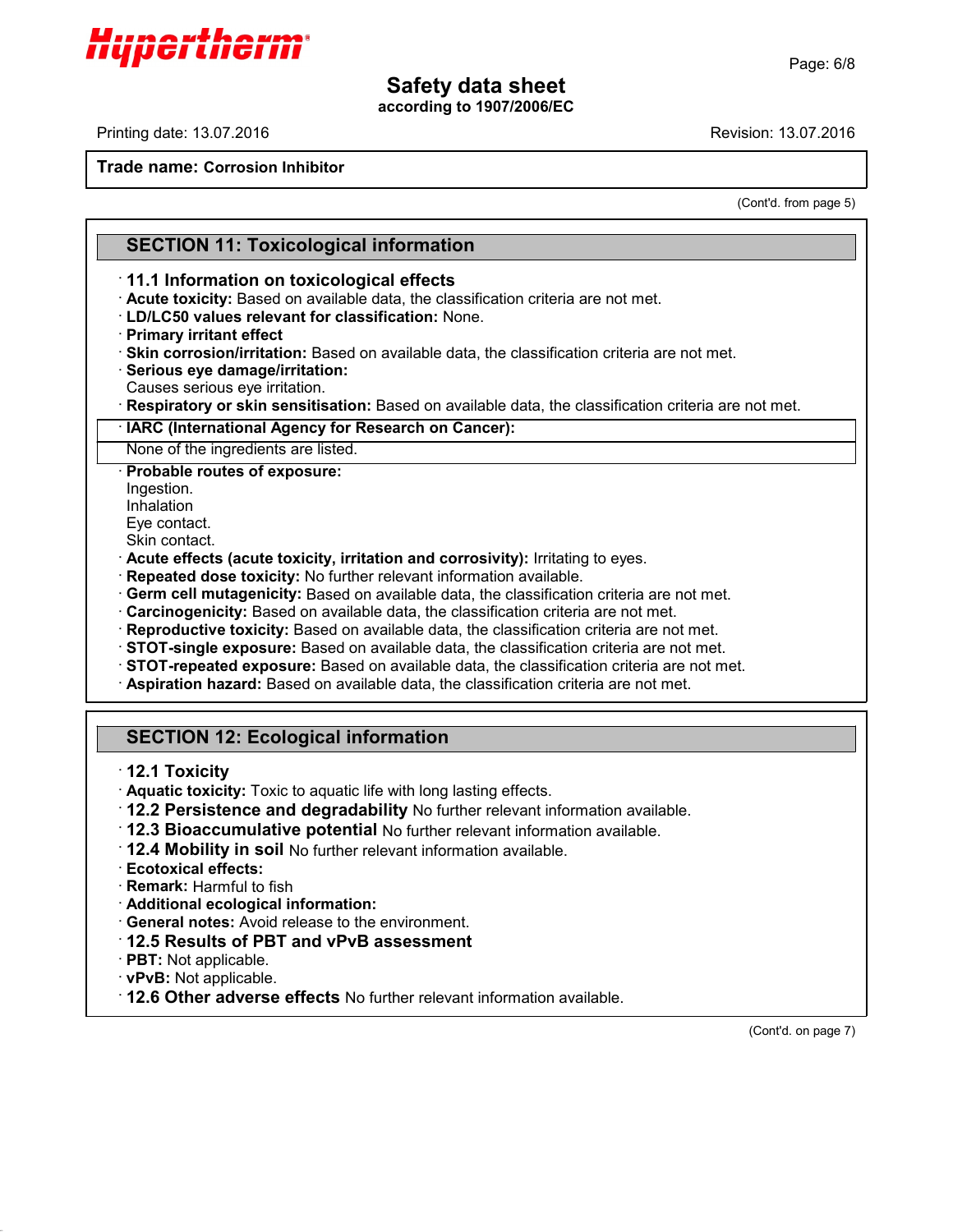**according to 1907/2006/EC**

Printing date: 13.07.2016 Revision: 13.07.2016

Hypertherm

**Trade name: Corrosion Inhibitor**

(Cont'd. from page 6)

# **SECTION 13: Disposal considerations**

#### · **13.1 Waste treatment methods**

#### · **Recommendation**

The user of this material has the responsibility to dispose of unused material, residues and containers in compliance with all relevant local, state and federal laws and regulations regarding treatment, storage and disposal for hazardous and nonhazardous wastes.

#### · **Uncleaned packaging:**

· **Recommendation:** Disposal must be made according to official regulations.

· **Recommended cleansing agents:** Water, if necessary together with cleansing agents.

| <b>SECTION 14: Transport information</b>                                   |                 |  |
|----------------------------------------------------------------------------|-----------------|--|
| 14.1 UN-Number<br>· DOT, ADR, IMDG, IATA                                   | Not Regulated   |  |
| $\cdot$ 14.2 UN proper shipping name<br>· DOT, ADR, IMDG, IATA             | Not Regulated   |  |
| 14.3 Transport hazard class(es)                                            |                 |  |
| · DOT, ADR, IMDG, IATA<br>· Class                                          | Not Regulated   |  |
| ∴14.4 Packing group<br>· DOT, ADR, IMDG, IATA                              | Not Regulated   |  |
| 14.5 Environmental hazards:<br>$\cdot$ Marine pollutant:                   | No.             |  |
| 14.6 Special precautions for user                                          | Not applicable. |  |
| 14.7 Transport in bulk according to Annex II<br>of Marpol and the IBC Code | Not applicable. |  |

# **SECTION 15: Regulatory information**

# · **15.1 Safety, health and environmental regulations/legislation specific for the substance or mixture**

· **Carcinogenic Categories**

· **IARC (International Agency for Research on Cancer)**

None of the ingredients are listed.

· **Directive 2012/18/EU**

· **Named dangerous substances - ANNEX I** None of the ingredients are listed.

· **National regulations:**

43.0

· **Water hazard class:** Water hazard class 1 (Self-assessment): slightly hazardous for water.

(Cont'd. on page 8)